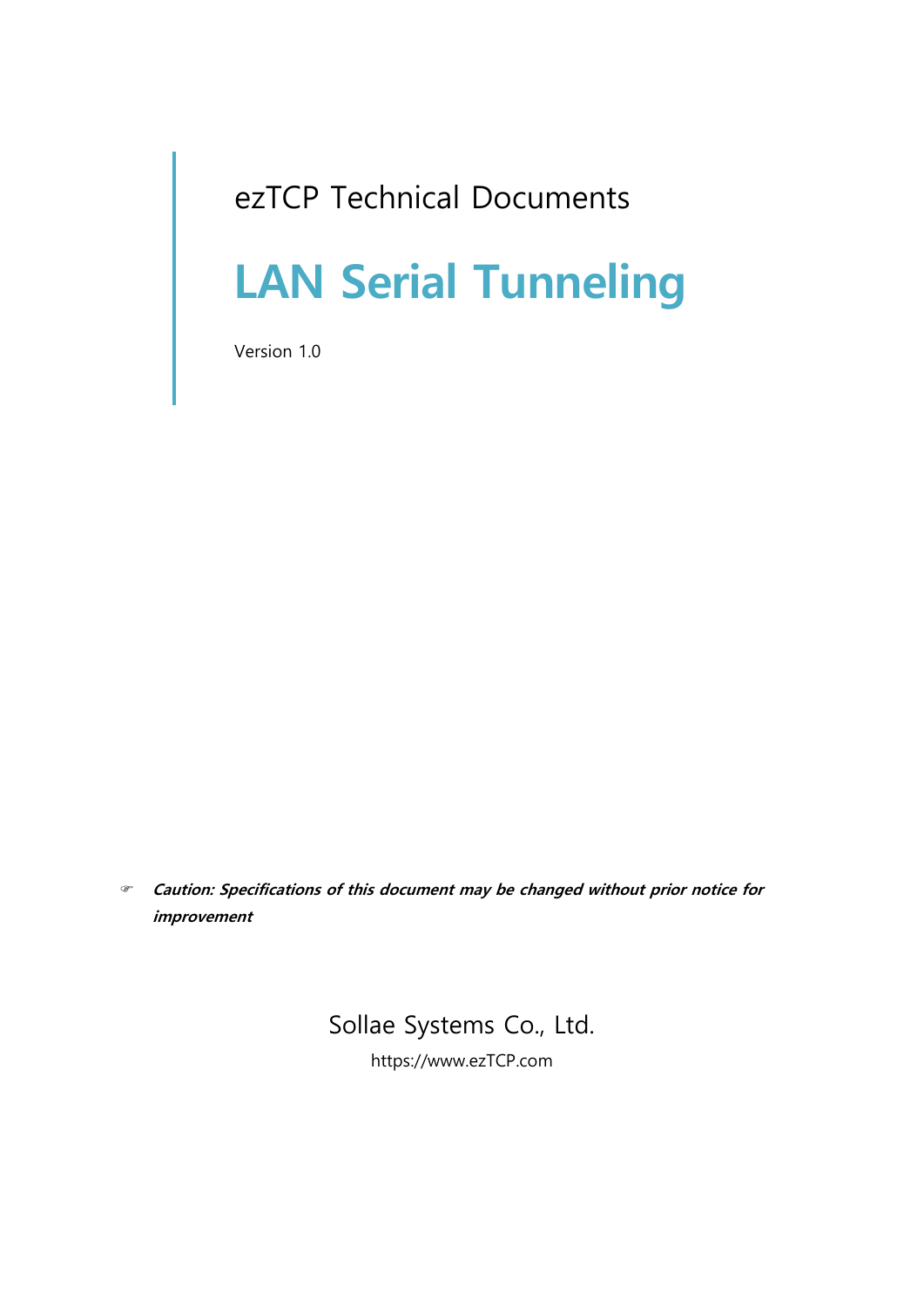# <span id="page-1-0"></span>**Contents**

| $\mathbf{1}$ |  |  |  |
|--------------|--|--|--|
|              |  |  |  |
|              |  |  |  |
|              |  |  |  |
| $\mathbf{2}$ |  |  |  |
|              |  |  |  |
|              |  |  |  |
|              |  |  |  |
| 3            |  |  |  |
|              |  |  |  |
|              |  |  |  |
|              |  |  |  |
|              |  |  |  |
|              |  |  |  |
|              |  |  |  |
|              |  |  |  |
| 4            |  |  |  |

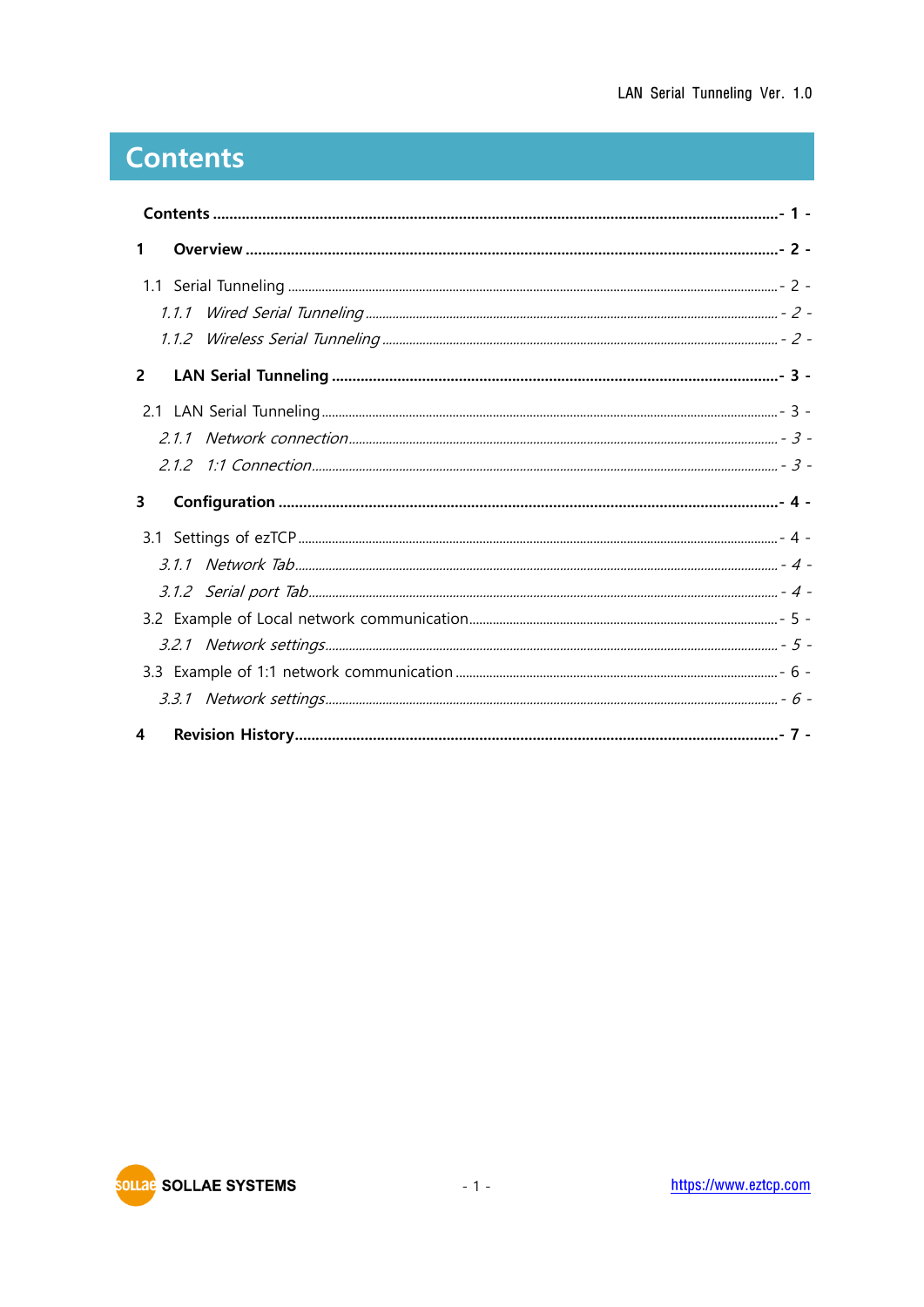# <span id="page-2-0"></span>**1 Overview**

### <span id="page-2-1"></span>**1.1 Serial Tunneling**

Serial tunneling means long-distance communication between two serial devices connected over TCP/IP protocol. Using serial tunneling, you can extend communication distance between two serial devices.

And modification is not required for firmware of user device.

<span id="page-2-2"></span>

<span id="page-2-3"></span>

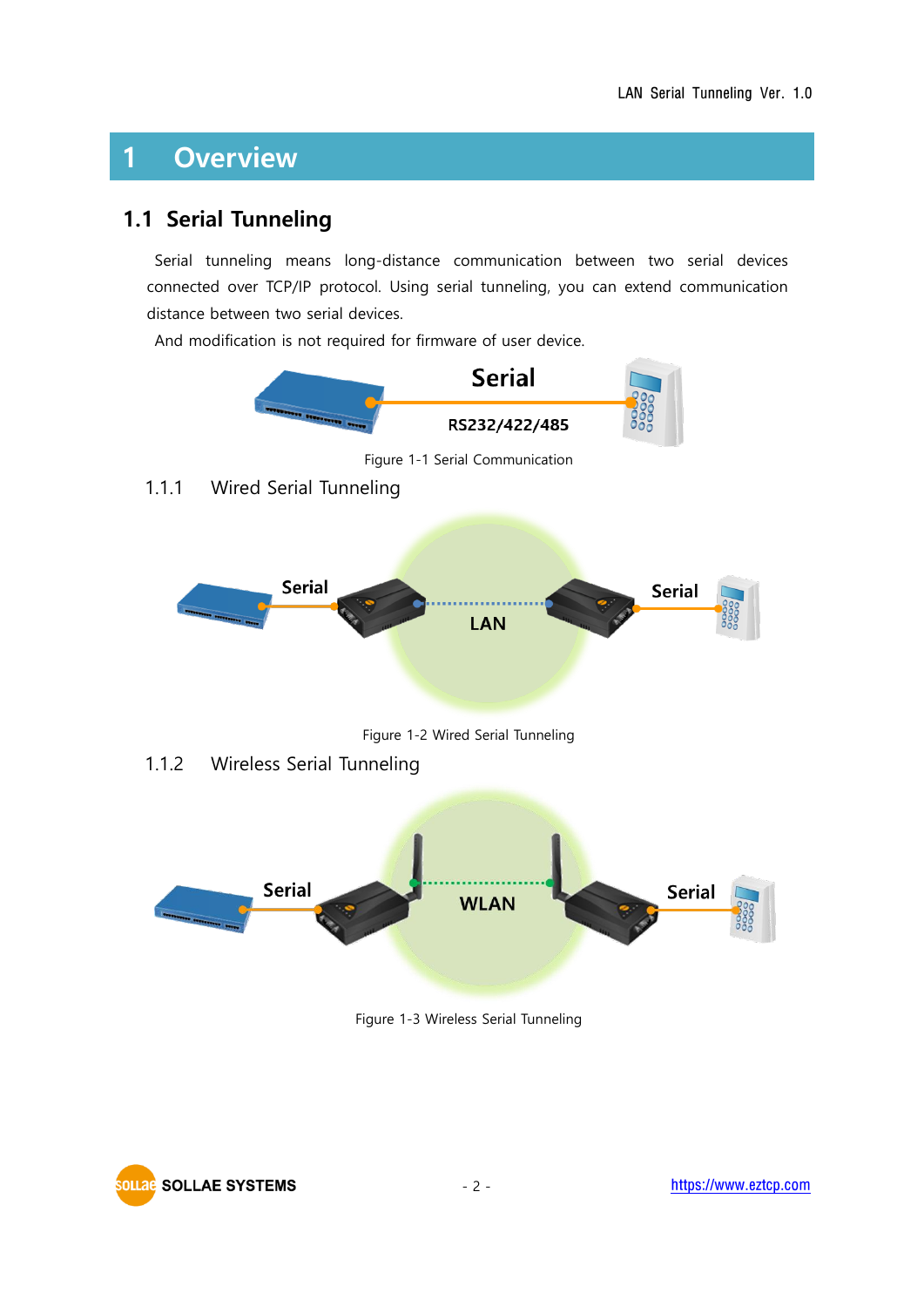# <span id="page-3-0"></span>**2 LAN Serial Tunneling**

### <span id="page-3-1"></span>**2.1 LAN Serial Tunneling**

Serial tunneling can be implemented in two ways: one way is using Network and the other is connect to products each other directly. If you use the Network, it is easier to debug than 1:1 connection. But If you can not connect to network, 1:1 connection is also possible.

#### <span id="page-3-2"></span>2.1.1 Network connection



<span id="page-3-3"></span>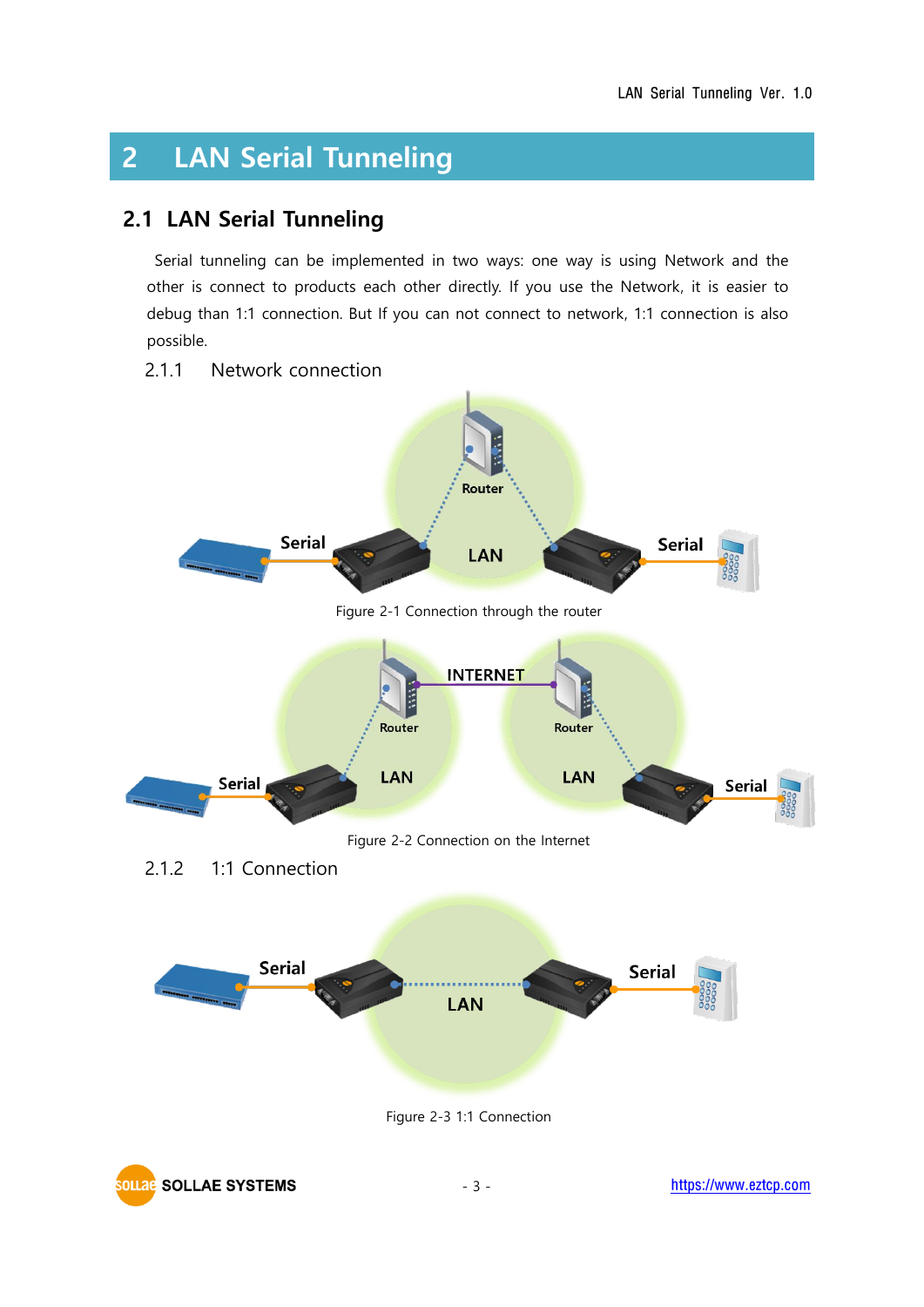# <span id="page-4-0"></span>**3 Configuration**

### <span id="page-4-1"></span>**3.1 Settings of ezTCP**

#### <span id="page-4-2"></span>3.1.1 Network Tab

Settings of Local IP address, Subnet Mask, Gateway IP Address, DNS IP address.

① Obtain an IP Automatically (DHCP)

Receive its IP address from a DHCP server automatically.

#### ② Use Static IP address

When the product has an IP address from the router(DHCP) and it operates as a server, Local IP address could be changed. So you have to check the IP address from [Status] of ezManager, and select [Use Static IP address] and set that IP address directly.

#### <span id="page-4-3"></span>3.1.2 Serial port Tab

● Serial Port settings

Configure the Type of Serial, Baudrate, Parity, Data bits, Stop bit and Flow control of Serial port to match the serial port of the existing user device.

⚫ TCP/IP Communication settings

#### ① T2S-TCP Server

In this mode, the product listens to a TCP connection request from remote host as a server. It has the Local port to listen.

#### ② COD-TCP Client

The product sends request segments to a TCP server as a client. It has to configure Peer IP address(the IP address of Server) and Peer Port(the Local port of Server).

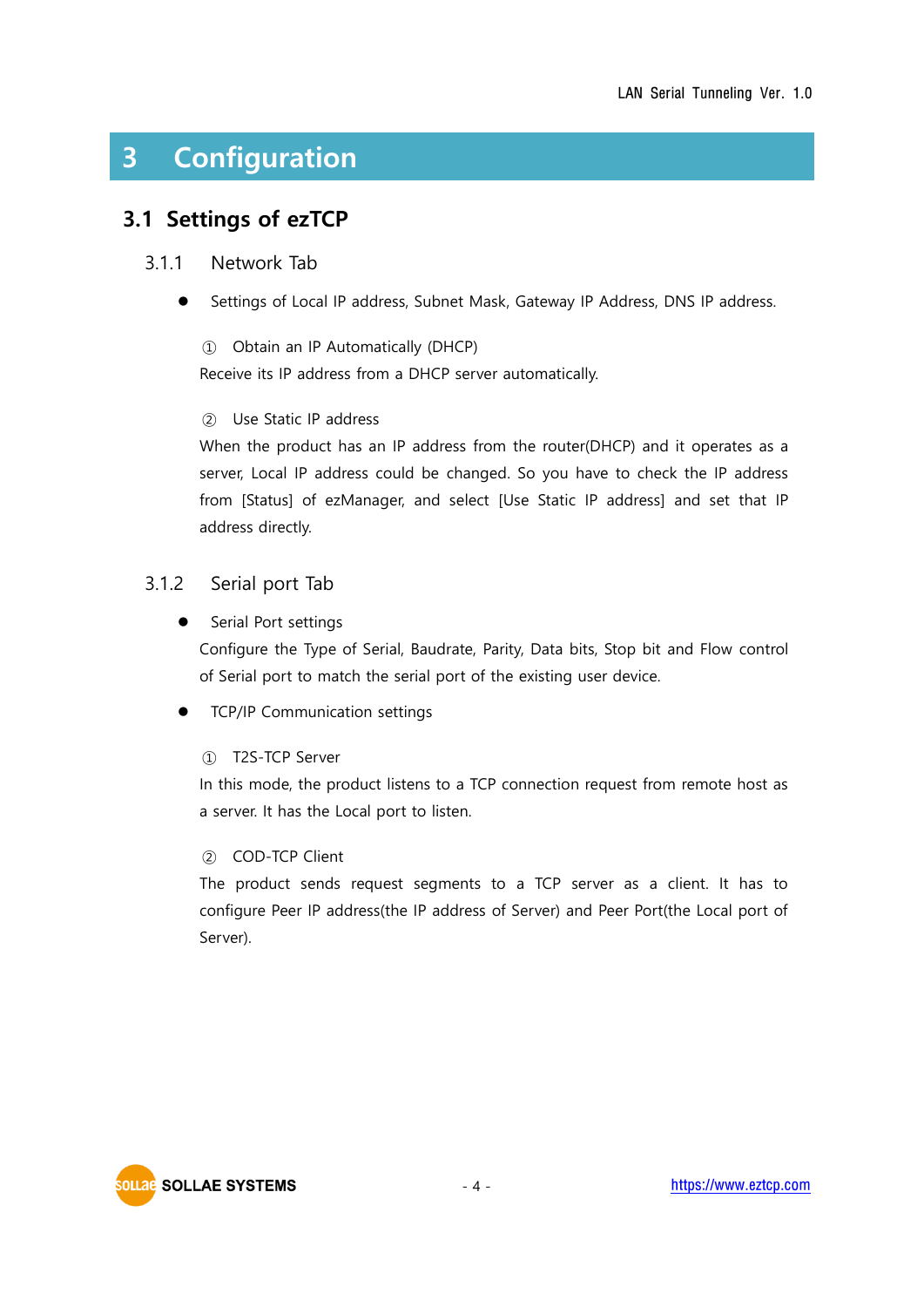

## <span id="page-5-0"></span>**3.2 Example of Local network communication**

Figure 3-1 Diagram of Local network communication

#### 3.2.1 Network settings

<span id="page-5-1"></span>

| <b>Items</b>       | Product A             | Product B               |  |
|--------------------|-----------------------|-------------------------|--|
|                    | Assigned IP address   | Assigned IP address     |  |
| Local IP Address   | from the router       | from the router         |  |
|                    | (e.q.: 192.168.0.100) | (e.q.: 192.168.0.101)   |  |
| Communication Mode | T2S - TCP Server      | $COD - TCP Client$      |  |
| Local Port         | 1470                  |                         |  |
|                    |                       | IP address of Product A |  |
| Peer Address       |                       | (e.g.: 192.168.0.100)   |  |
| Peer Port          |                       | 1470                    |  |

Table 3-1 Local network settings

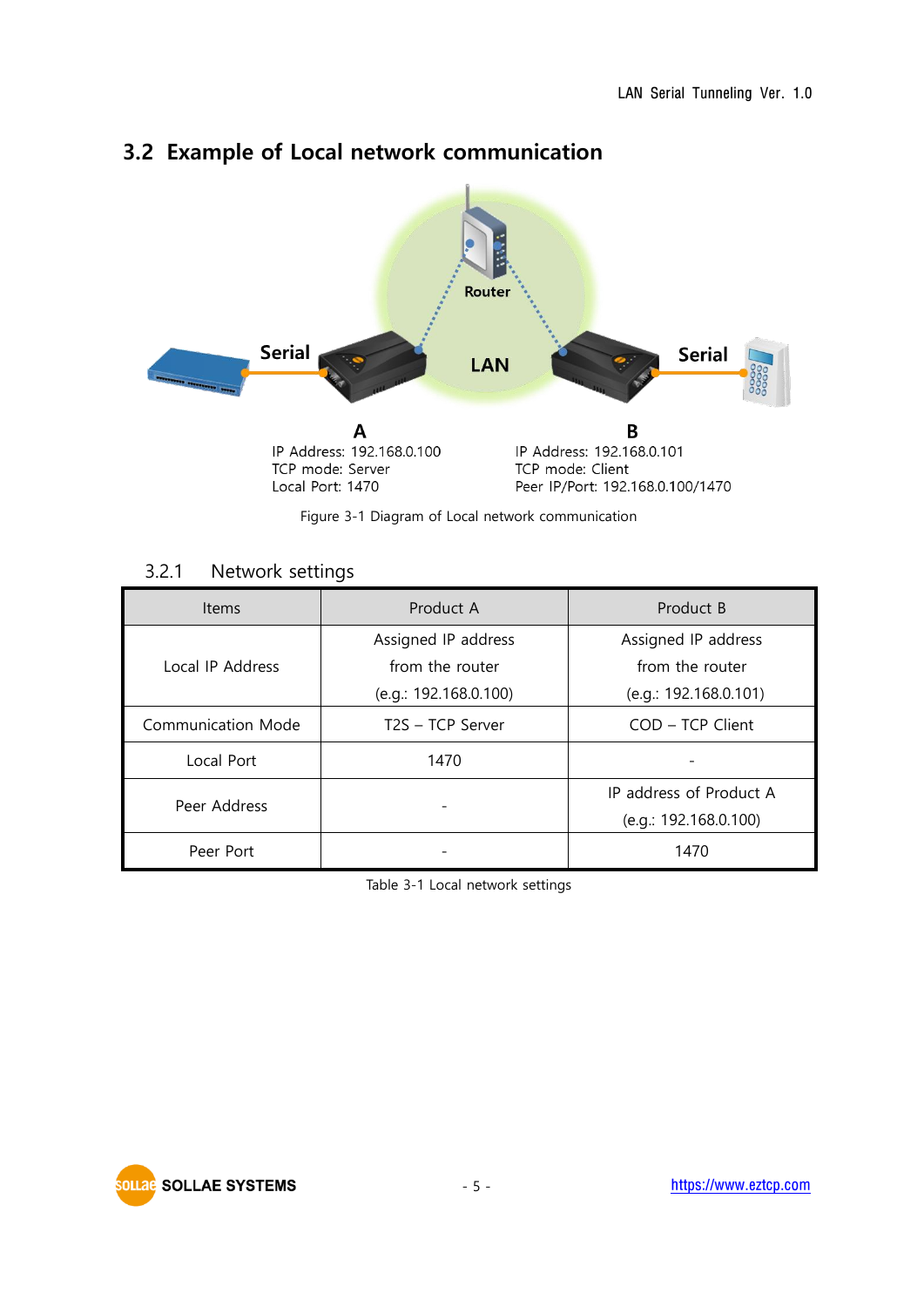

### <span id="page-6-0"></span>**3.3 Example of 1:1 network communication**

Figure 3-2 1:1 network communication

#### 3.3.1 Network settings

<span id="page-6-1"></span>

| <b>Items</b>              | Product A        | Product B                             |
|---------------------------|------------------|---------------------------------------|
| Local IP Address          | 10.1.0.1         | 10.1.0.2                              |
| <b>Communication Mode</b> | T2S - TCP Server | COD - TCP Client                      |
| Local Port                | 1470             |                                       |
| Peer Address              |                  | IP address of Product A<br>(10.1.0.1) |
| Peer Port                 |                  | 1470                                  |

Table 3-2 1:1 network settings